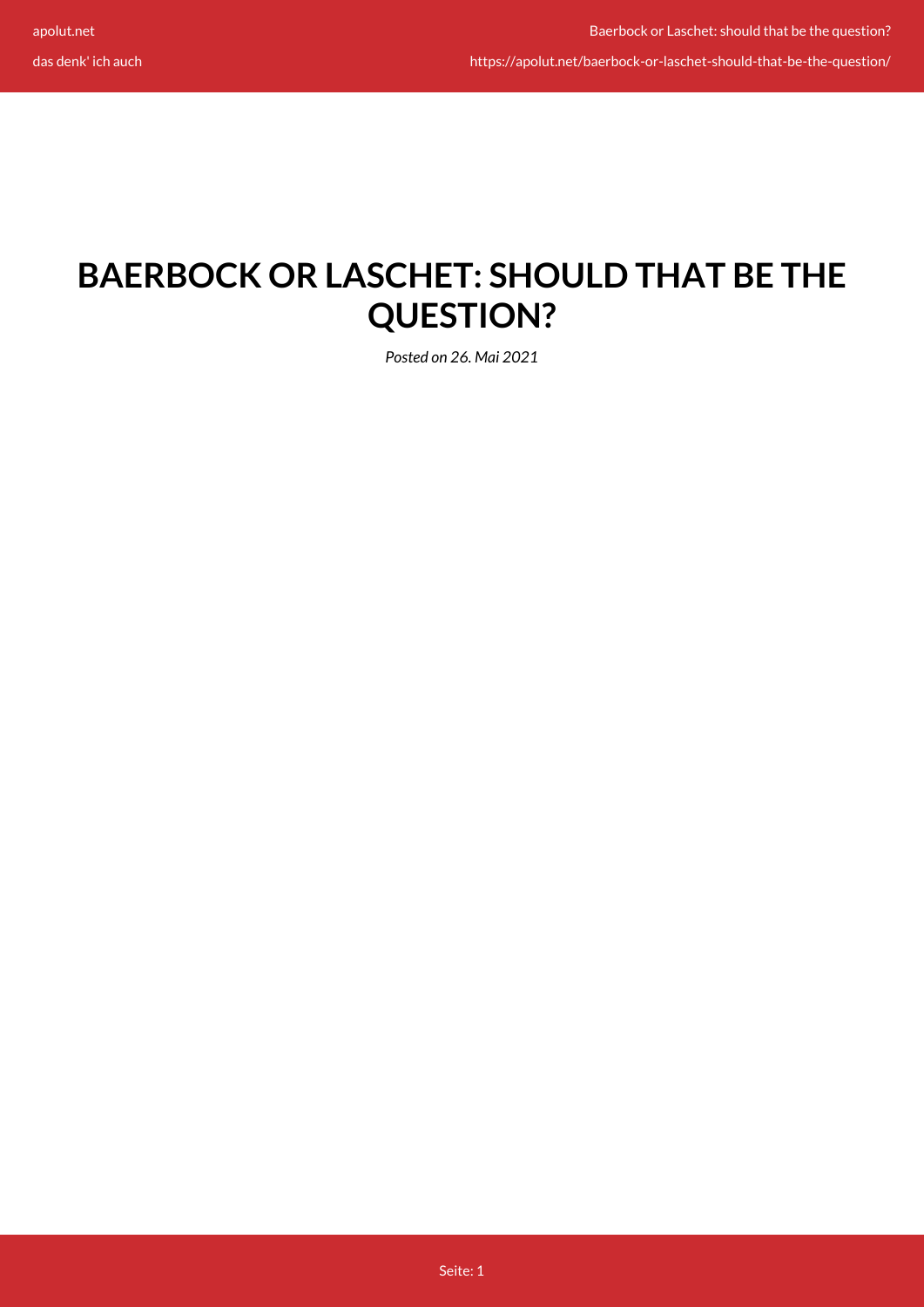## *A commentary by Willy Wimmer.*

It is not the first time that fundamental questions are raised in elections to the German Bundestag. In many cases, so-called "camps" fought against each other to either adjust or change the coordinate system that holds the republic together. This took place with a powerful roar, the confrontations were not only prepared over months. They were prepared intellectually as well. On election day, voters knew where they stood with the camp they favored or opposed.

This time, however, everything seems to come along smoothly and there is not the slightest talk of intellectual preparation. In Germany, people are once again on the right side and are by no means "fighting for the best of the city". This path has been prepared over decades. Its beginning can be located where the war against the Federal Republic of Yugoslavia, which was contrary to international law, began: in the spring of 1999. In order to be able to lead a war of aggression despite the prohibition in the German Constitution, to be able to lead exactly this war within the alliance of NATO against a member country of the United Nations, the Federal Government at that time Schröder, Scharping, Fischer reached into the cornucopia of suitable lies.

Never before have so few lied to so many with the effect of a war as happened at that time. At that time, the coordinate system of the German press tipped over. Instead of upholding freedom of opinion and diversity of opinion for the honor of the constitution, the journalistic reaper took over. Under the leadership of the so-called "Leitmedien," critical voices were excluded and later destroyed on behalf of the alliance. The transatlantic networks could hardly save themselves from a flood of support. After all, since the spring of 1933 at the latest, people have been aware of the opportunities offered by the "March casualties" (März-Gefallenen). Today, a common phrase has been adopted when it comes to decisions relevant to security policy: "Can the German Bundestag decide, or must the Atlantic Bridge do it itself?".

When the CDU/CSU Chancellor in September 2015, after the appropriate preparation by an Austrian working for a non-governmental organization, made her lonely as well as singular decision to place the German state borders without protection, one was trained in pushing through this decision following the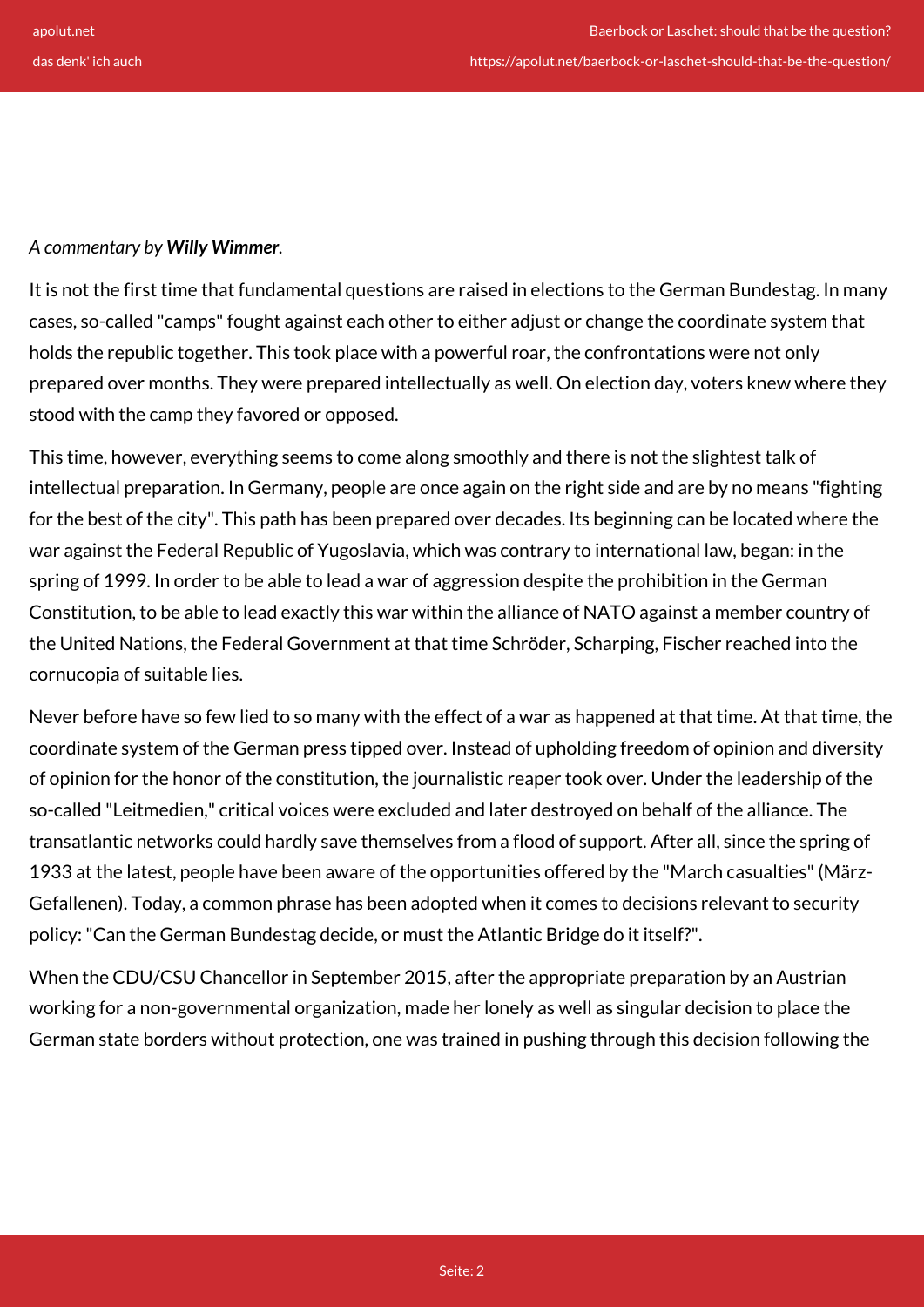example of the spring of 1999 and the war in Yugoslavia. The entire parliament cowered and found nothing wrong with it, despite decades of detailed knowledge about migration movements. The German chancellor single-handedly levered the substance of our state; she placed the state borders without protection, eliminated core elements of the constitutional order.She encroached on the substance of the German people as defined by the internationally binding criteria of constitutional law that apply to Germany.

The peak of political irresponsibility was demonstrated in connection with the Corona pandemic causing fatal consequences by the Federal Government under the leadership of the Chancellor. Since the beginning of the last decade, phenomena such as the Corona pandemic have been publicly reported to the knowledge of the Federal Government and the German Bundestag, and resolutions have also been passed on these reports in Parliament. The helplessness of the Federal Government at the beginning of the pandemic around the turn of the year 2019/2020 was proverbial, and to this day the German people learn nothing about the causes of this pandemic.

These aspects are virtually on the table before the upcoming federal election. Voters in Germany have sufficient criteria at hand for their respective election decisions. And yet there is an unusual phenomenon, to be seen in the two leading candidates for the Bundestag elections. Ms. Baerbock and the Green Party are currently skidding, but the tailwind has been carrying since Ms. Baerbock's nomination weeks ago. Of course this would take place, if Mrs. Baerbock with her "Hintersassen" would separate herself in such a way from Mrs. Dr. Angela Merkel with her sixteen years of chancellorship, so that the reckoning with the present aforementioned topics, could finally take place.

Far from that, for a long time the citizen in Germany has had the impression that the factual and past the rule of law qualitative changes of Germany made by Chancellor Merkel will be brought to completion by Mrs. Baerbock. The survey forces that are supposed to present this image to the public have long been waiting for their turn. At the next party conference of the Greens, the aim is to displace "Germany" as the goal of political efforts for the whole country, from the texts concerning the party and, if possible, from consciousness.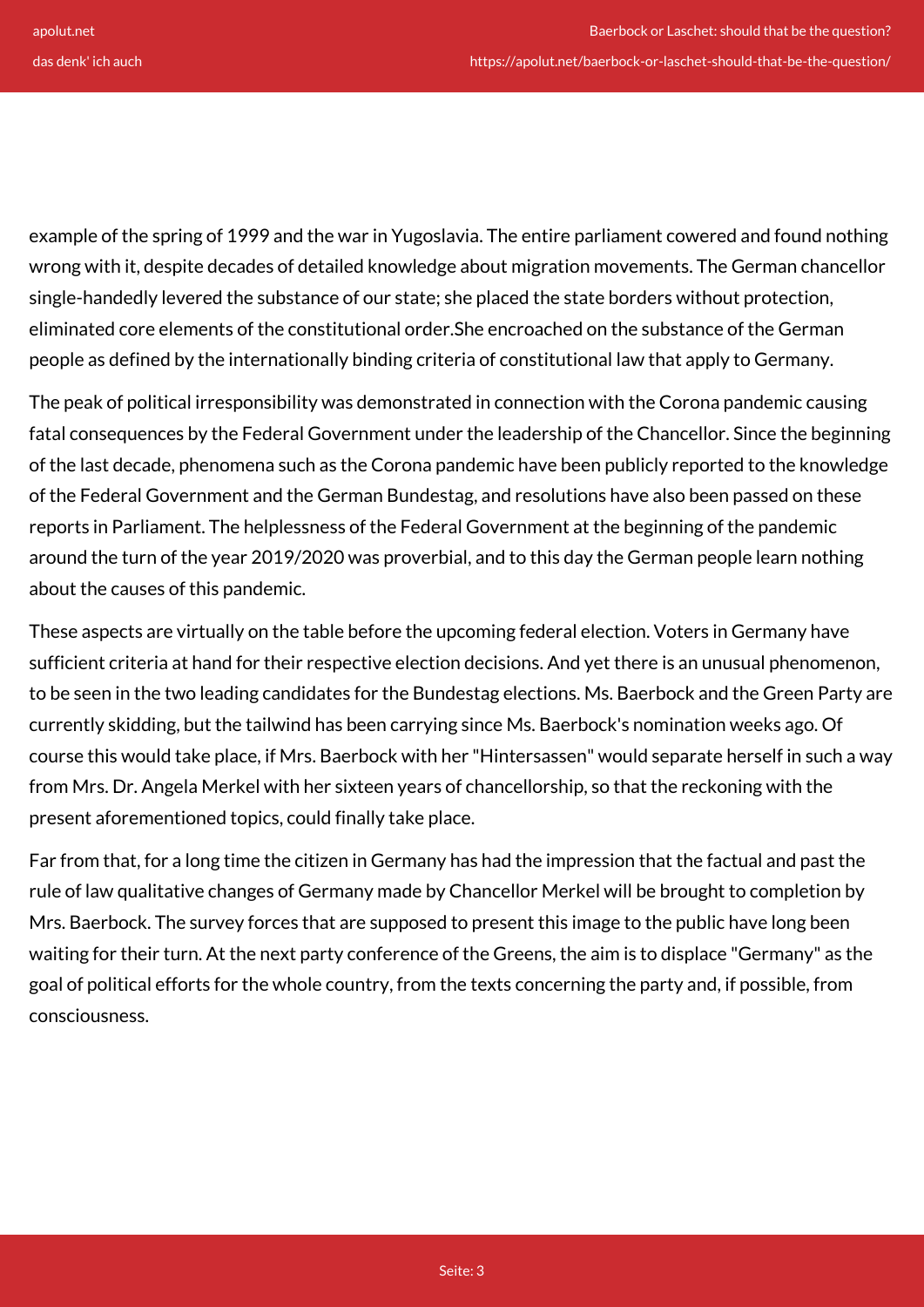BBC reported some time ago about Germany. As one could read at that time: "Germany perish" and this extended over the roofs of several big media companies. Whoever does not want this completion of Merkel's policy by the Greens is virtually forced to deal with the candidacy Dr. Laschet - and indeed this is a balancing act. On the one hand, he stands for the policies of a party that has "done" the aforementioned to our country. On the other hand, he has not personally appeared as a " divider of the nation." The statements of Mrs. Baerbock in the direction of Moscow make it clear that she is willing to go the way of absolute confrontation in the interest of others against Russia. Since Joschka Fischer, war has been "in good hands" among the Greens. An attitude of this kind cannot be observed in the case of Mr. Laschet.

If you look closely, you can see the factual and personnel starting points for Laschet and his team to readjust Germany and its constitutional order. Germany must emancipate itself from Merkel. With Baerbock, Merkel will be completed to Germany's detriment. But Laschet could be the correction that is due.

```
+++
```
*Thanks to the author for the right to publish the article.*

*+++*

*Image source: photocosmos1 / shutterstock*

*+++*

*KenFM strives to present a broad spectrum of opinions. Opinion articles and guest posts need not reflect the views of the editorial team.*

*+++*

*KenFM now available as a free app for Android and iOS devices! You can get to the Apple and Google stores via our homepage. Here is the link:<https://kenfm.de/kenfm-app/>*

*+++*